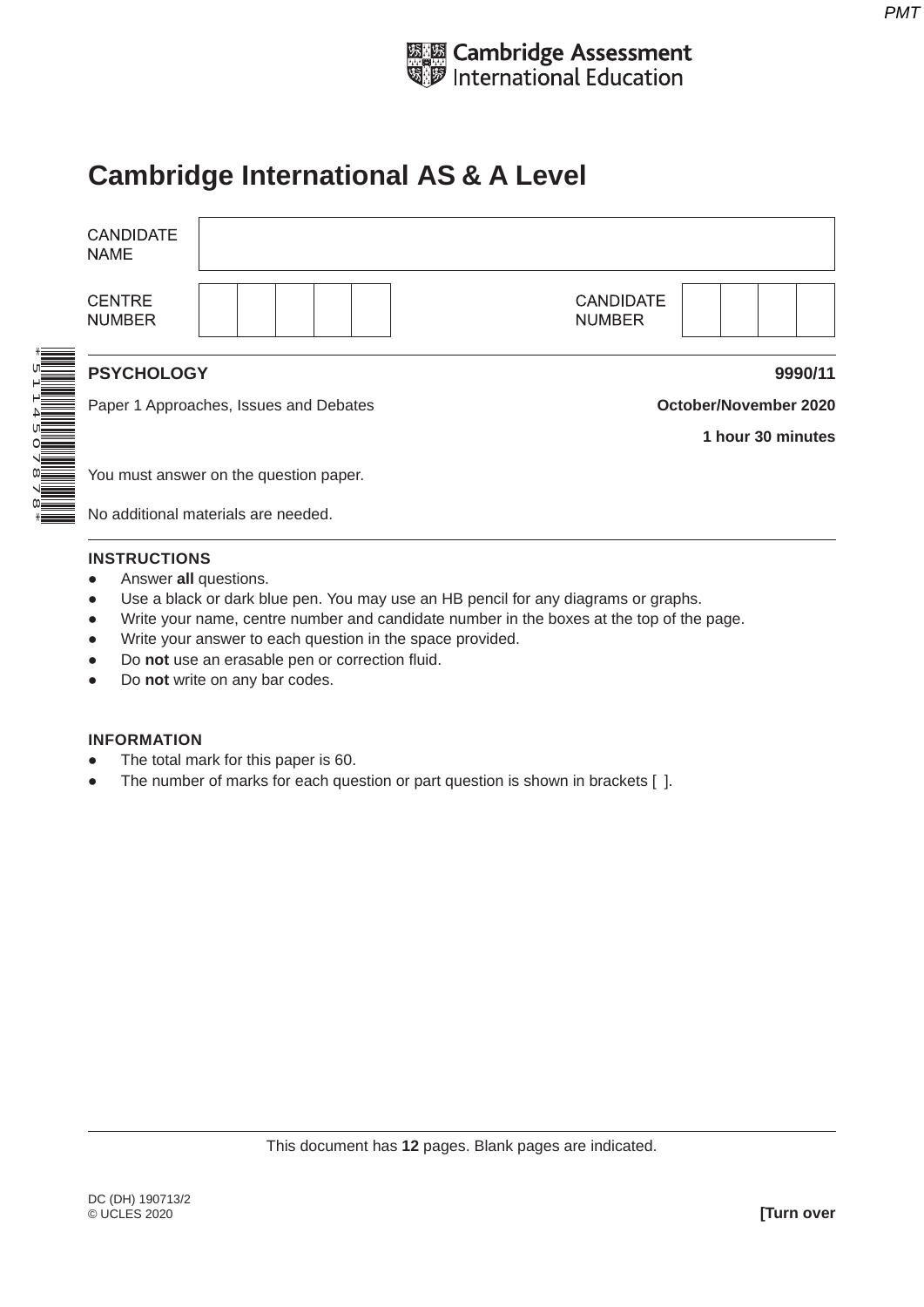## Answer all questions.

- 1 From the study by Baron-Cohen et al. testing theory of mind in participants with Asperger's syndrome and autism:
- (a) Name the test that was being revised in this study. (b) Identify two problems with the original test. (c) Outline one conclusion from this study.  $\overline{2}$ From the study by Piliavin et al. (subway Samaritans): (a) Describe what the observers recorded about participants in the adjacent area.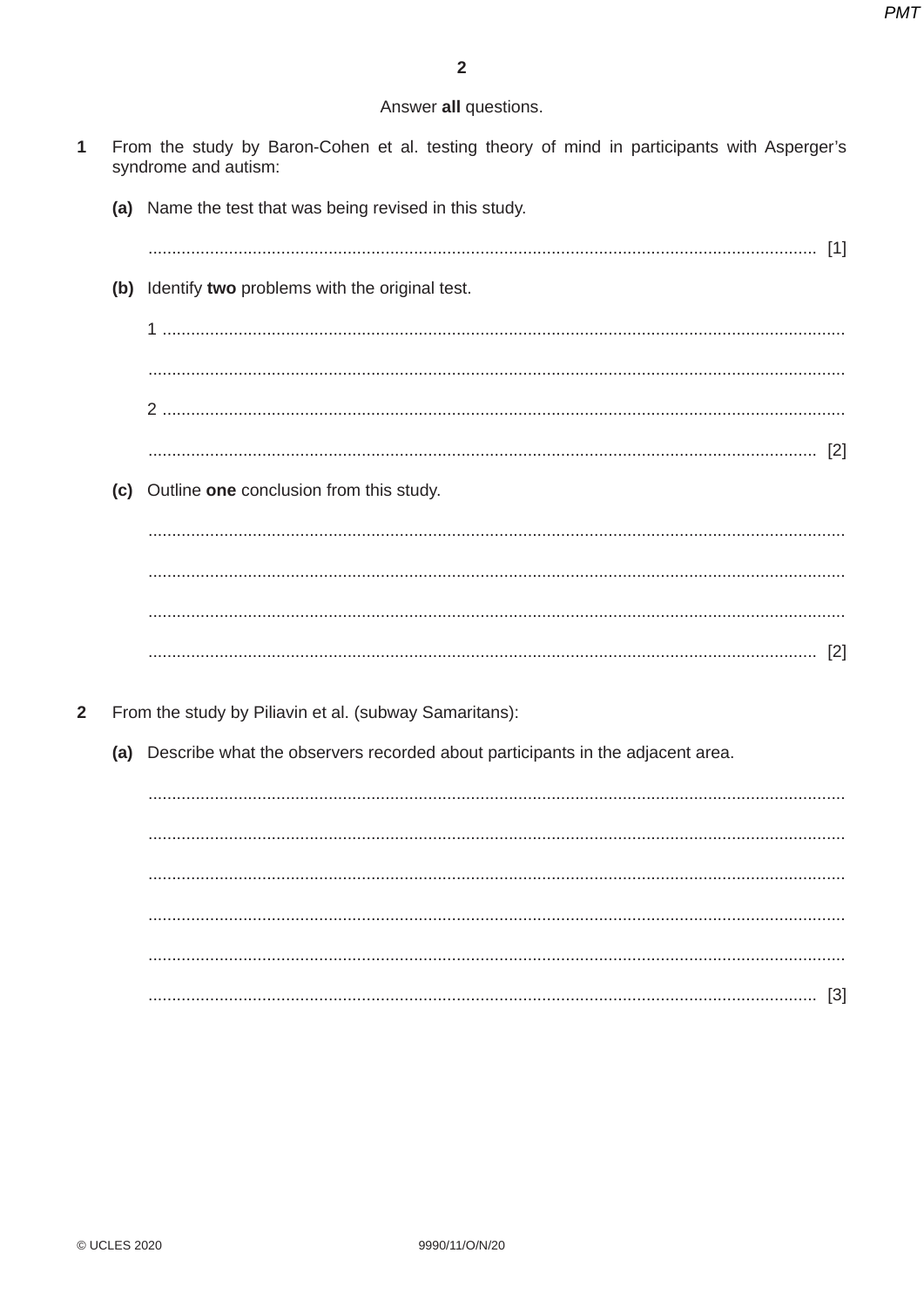(b) Describe one result about the sex of 'spontaneous first helpers'. You must use data in your answer.

 $\overline{3}$ Explain one or more real-world applications of the study by Dement and Kleitman (sleep and dreams). Do not refer to more than three applications in your answer.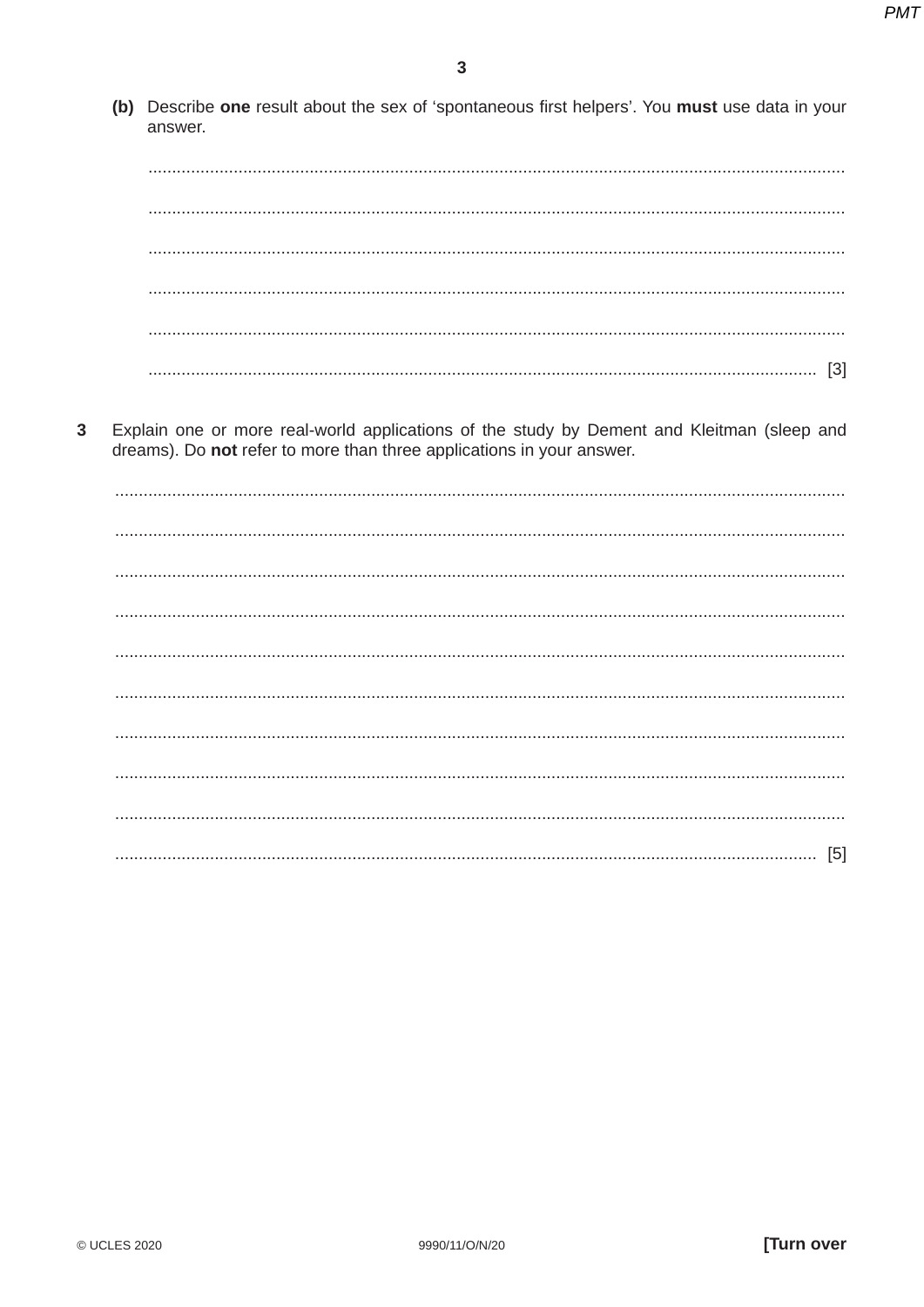| 4 From the study by Saavedra and Silverman (button phobia): |  |  |
|-------------------------------------------------------------|--|--|
|                                                             |  |  |

- (a) (i) Name one stimulus given a Distress Rating of 2 or 3 on the Disgust/Fear Hierarchy.
	-
	- (ii) Name one stimulus given a Distress Rating of 7 or 8 on the Disgust/Fear Hierarchy.
		-
- (b) Describe the participant used in this study.

(c) Explain why this study is from the learning approach.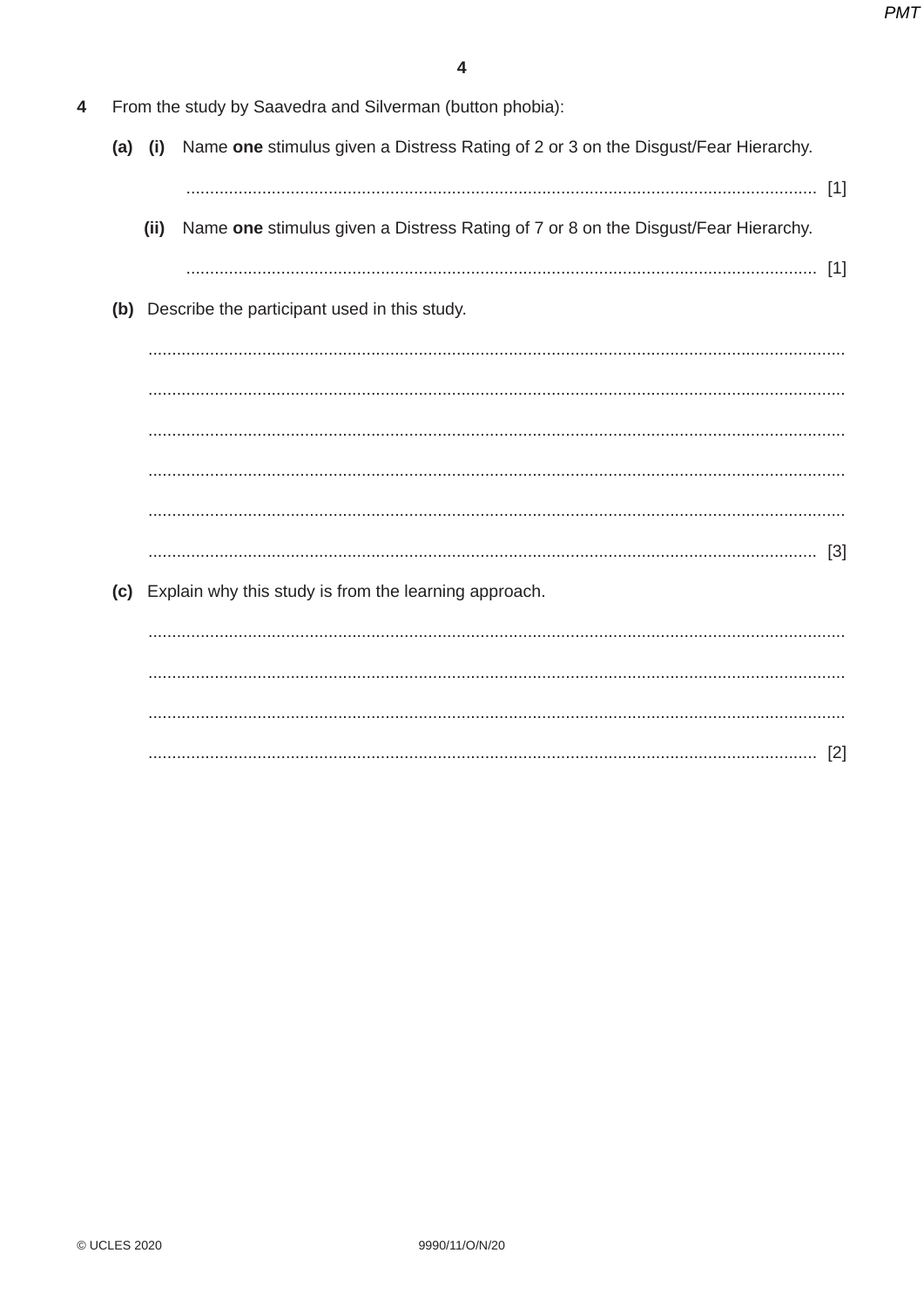5 From the study by Yamamoto et al. (chimpanzee helping):

Describe the procedure of the First "Can See" condition and the "Cannot See" condition.

Describe the psychology that is being investigated in the study by Canli et al. (brain scans and 6 emotions).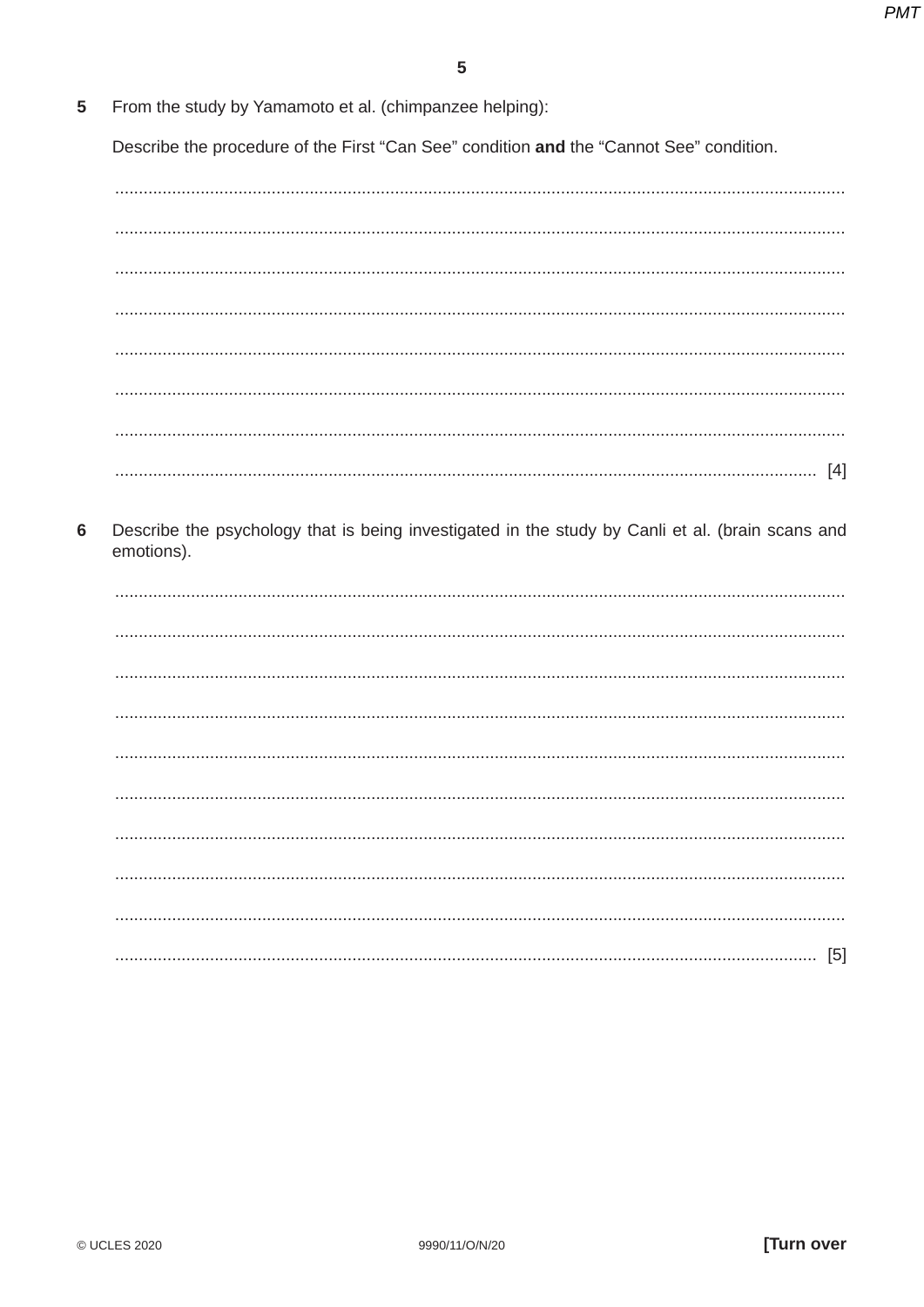| $\overline{\mathbf{r}}$ |     | From the study by Laney et al. (false memory):                                                                   |  |  |  |
|-------------------------|-----|------------------------------------------------------------------------------------------------------------------|--|--|--|
|                         |     | (a) Outline one aim of this study.                                                                               |  |  |  |
|                         |     |                                                                                                                  |  |  |  |
|                         |     |                                                                                                                  |  |  |  |
|                         | (b) | Outline one methodological weakness of this study.                                                               |  |  |  |
|                         |     |                                                                                                                  |  |  |  |
|                         |     |                                                                                                                  |  |  |  |
|                         | (c) | $[2]$<br>Suggest one real-world application based on the procedure of this study.                                |  |  |  |
|                         |     |                                                                                                                  |  |  |  |
|                         |     |                                                                                                                  |  |  |  |
|                         |     |                                                                                                                  |  |  |  |
| 8                       |     | From the study by Bandura et al. (aggression):                                                                   |  |  |  |
|                         |     | (a) Describe how the children were rated on aggressive behaviour in their nursery school, prior<br>to the study. |  |  |  |
|                         |     |                                                                                                                  |  |  |  |
|                         |     |                                                                                                                  |  |  |  |
|                         |     |                                                                                                                  |  |  |  |
|                         |     |                                                                                                                  |  |  |  |
|                         |     |                                                                                                                  |  |  |  |
|                         |     |                                                                                                                  |  |  |  |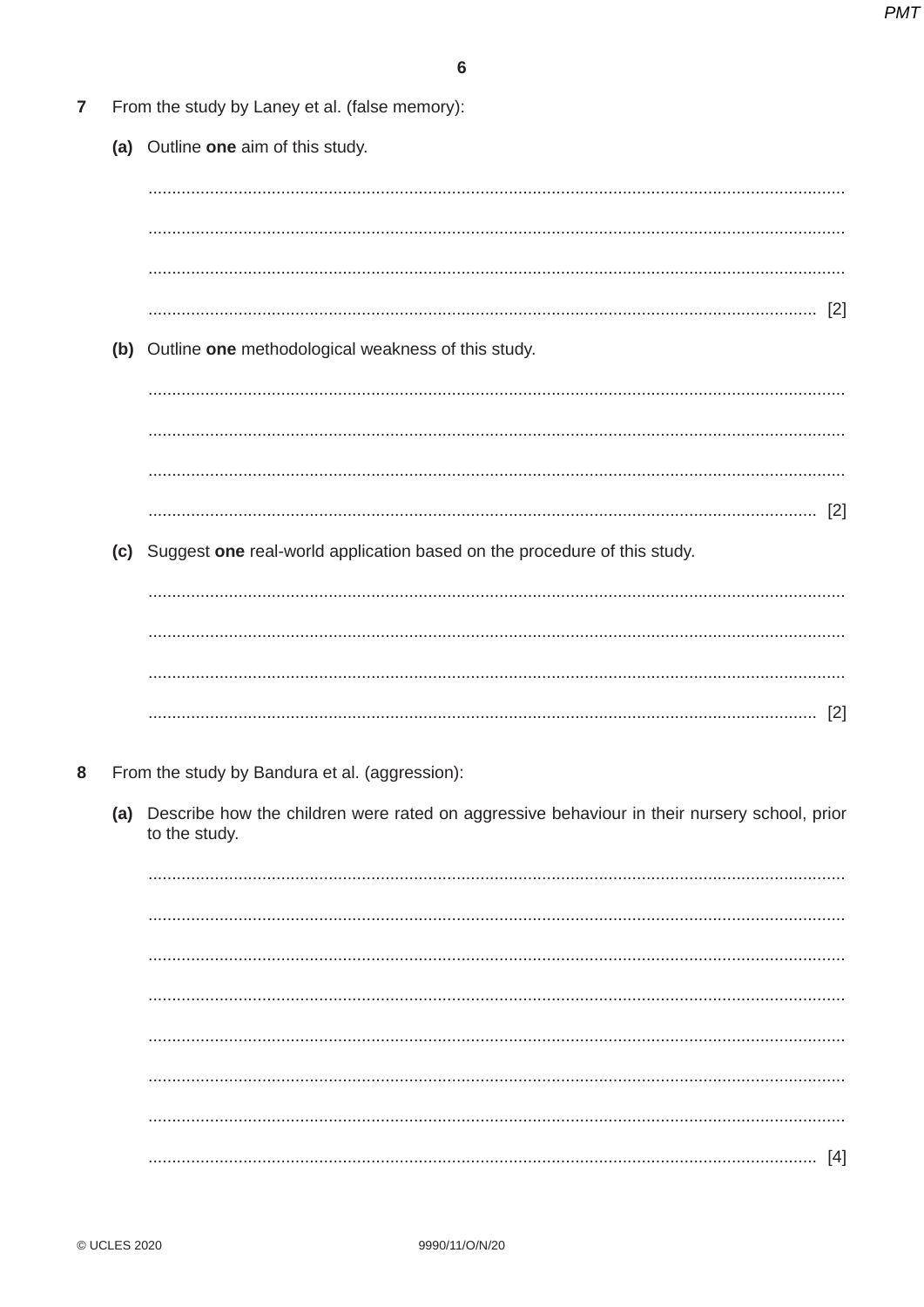| (b) Explain whether each guideline below was broken in the study by Bandura et al.: |  |  |  |  |
|-------------------------------------------------------------------------------------|--|--|--|--|
|                                                                                     |  |  |  |  |
|                                                                                     |  |  |  |  |
|                                                                                     |  |  |  |  |
|                                                                                     |  |  |  |  |
|                                                                                     |  |  |  |  |
|                                                                                     |  |  |  |  |
|                                                                                     |  |  |  |  |
|                                                                                     |  |  |  |  |
|                                                                                     |  |  |  |  |
|                                                                                     |  |  |  |  |
|                                                                                     |  |  |  |  |
|                                                                                     |  |  |  |  |
|                                                                                     |  |  |  |  |
|                                                                                     |  |  |  |  |
|                                                                                     |  |  |  |  |
|                                                                                     |  |  |  |  |
|                                                                                     |  |  |  |  |
|                                                                                     |  |  |  |  |
|                                                                                     |  |  |  |  |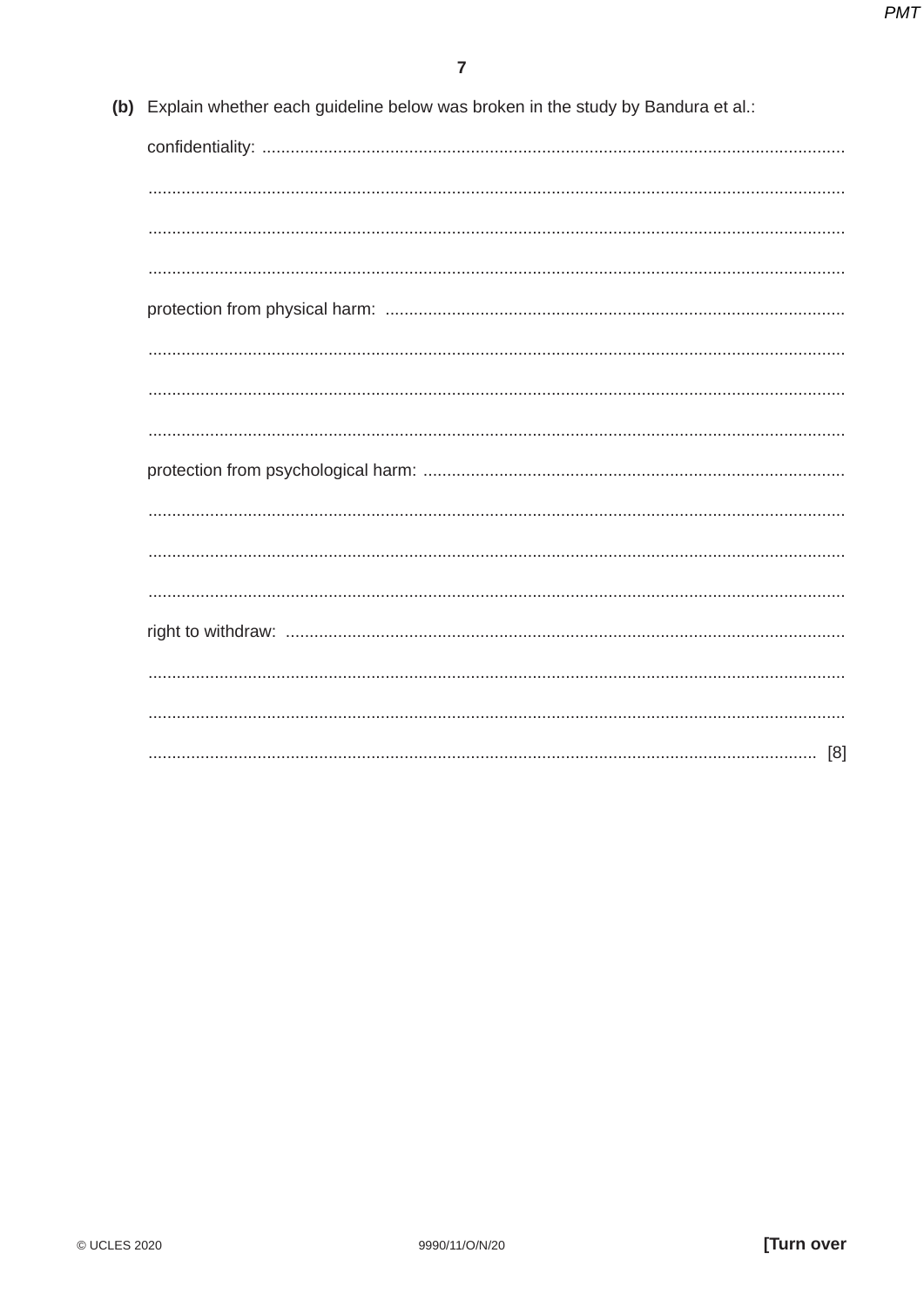Evaluate the study by Milgram (obedience) in terms of two strengths and two weaknesses.<br>At least one of your evaluation points must be about qualitative data.  $9$ 

| <b>ES 2020</b> | $9990/11/0$ /N/20 |
|----------------|-------------------|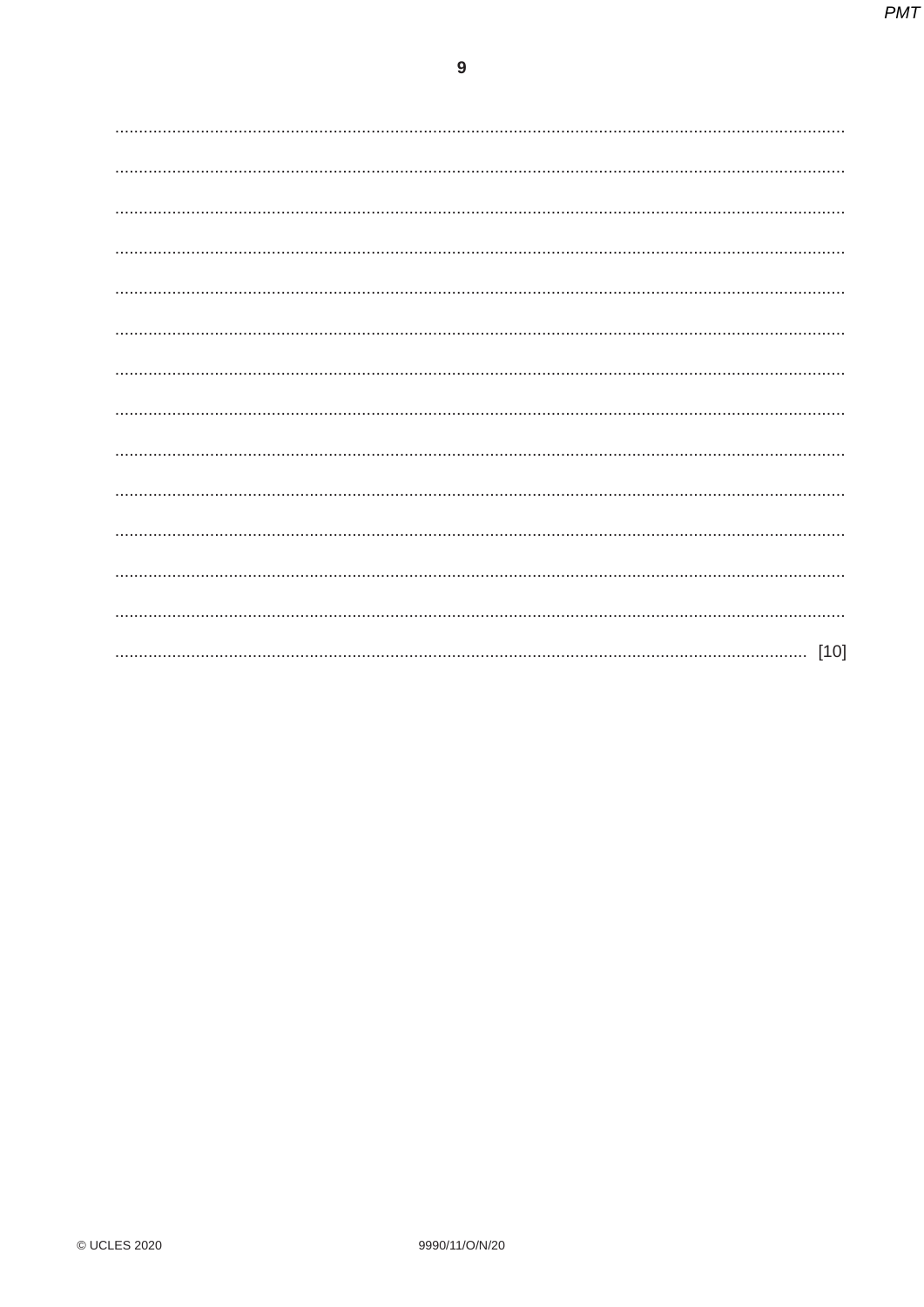# $10$

# **BLANK PAGE**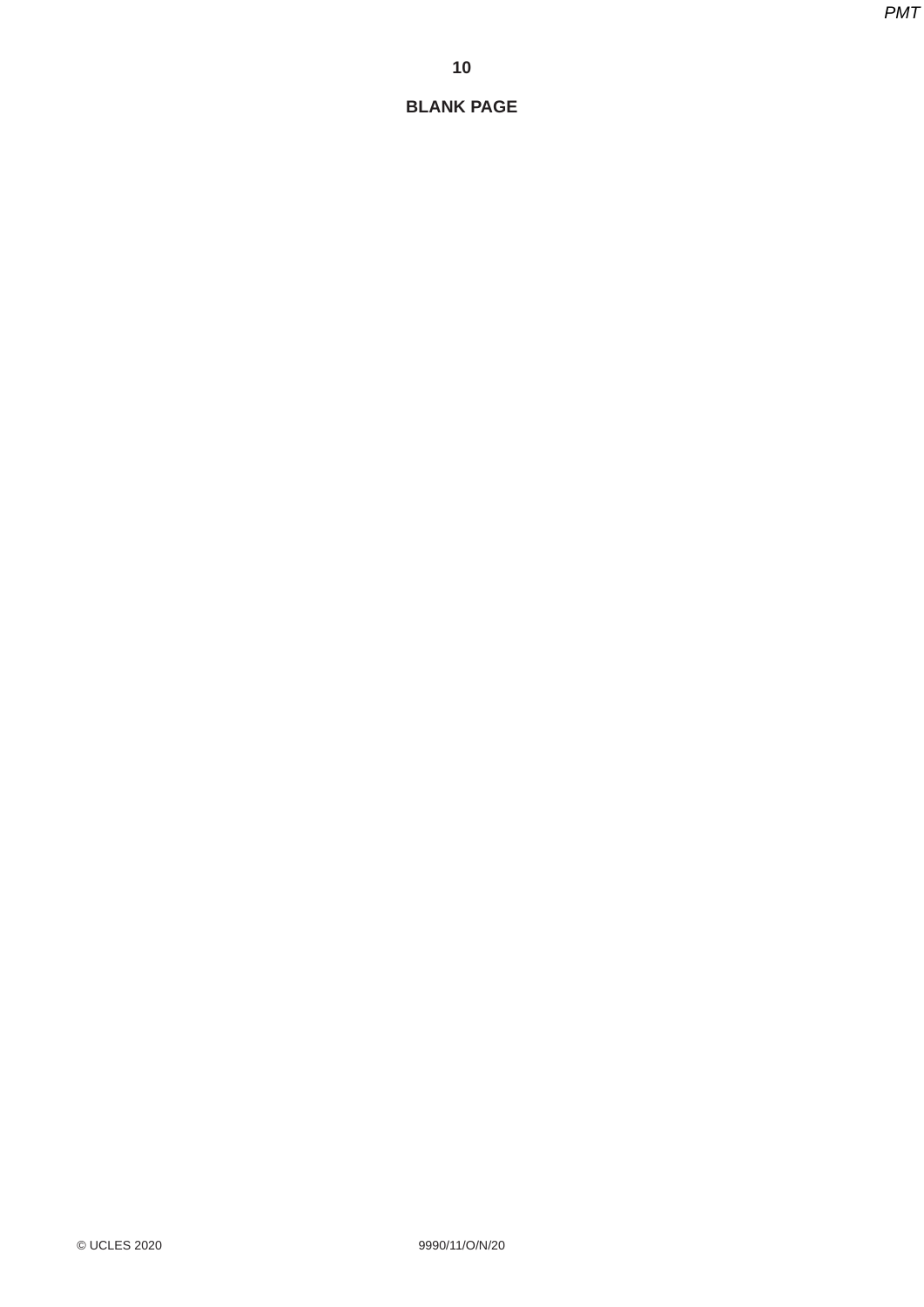# $11$

## **BLANK PAGE**